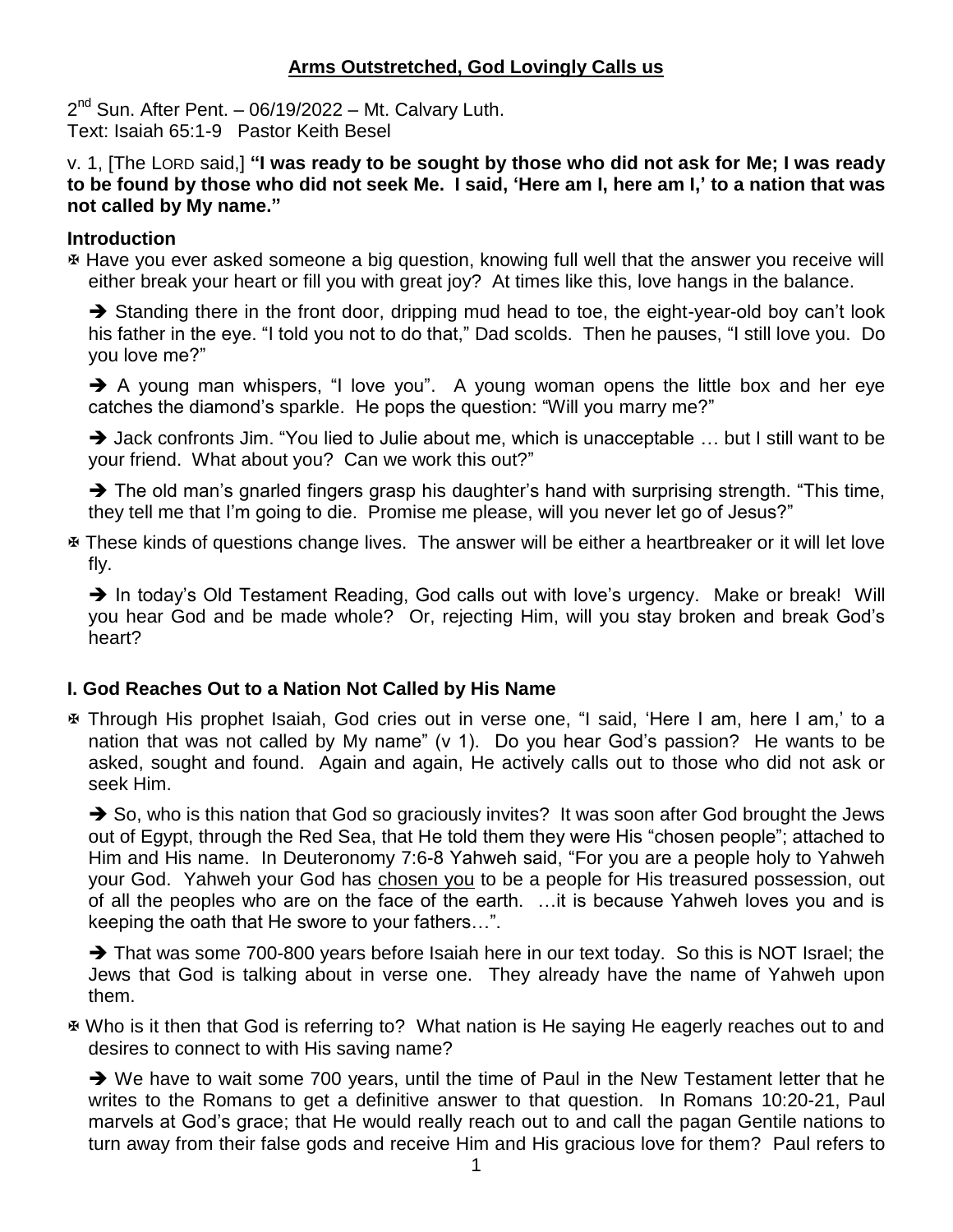our text in Isaiah and says, "Isaiah is so bold as to [speak for Yahweh], 'I have been found by those who did not seek Me; I have shown Myself to those who did not ask for Me'." And then Paul says that God even confronts the people of Israel as well and says, "All day long I have held out My hands to a disobedient and contrary people" (Rom. 10:20–21).

 $\rightarrow$  So in the end it is not "a" nation that God wants to seek after Him and be found by Him. It is "all" the nations; the "Goyim" (גּוֹיָם), which is the Hebrew word that we know in English as "the Gentiles" – all other "nations" besides the Jews.

 $\rightarrow$  So this applies to every one of us here today, wherever your ethnic heritage and genes may lead. My roots are connected to Germany and Sweden – primarily Lutheran nations 500 or so years ago yes, but originally they worshiped trees and thunder in Germany and the Swedes followed the Old Norse religion with many gods and goddesses connected to mythology.

 So, my blood people did not know God; they had not sought God. And as for our nation here today – America, our nation's primary religion seeks after and worships freedom, progress, and prosperity. What's wrong with that? Can they really be our god? Well, when trouble comes, where do most Americans turn? To family and friends; believing in our own hard work or good looks or money to buy the answer?

→ Look, Scripture is clear about this; none of us was asking for or seeking God when He first called to us. I know that I was a helpless baby when God generously reached out and adopted me in Baptism; where He gave me (and you) His name. Now we Christians are His new nation – all who call on the name of Jesus!

# **II. God Justly Threatens those He Reaches Out to in Love**

 But whether we are Jews or Gentiles, God's Word takes a quick turn in verses two and three, "I spread out My hands all the day to a rebellious people, who walk in a way that is not good, following their own devices; a people who provoke Me to My face continually…".

There lies the "root" problem with Isaiah's people; with all people: our rebellious heart! They/we rebel against God and follow our own foolish devices. And just like the people of Israel, we too put ourselves at great risk of turning away and becoming lost. This breaks God's heart!

 $\rightarrow$  Isaiah lists some of the specific "fruit" or evidence of Israel's "root" problem. They worship nature, "sacrificing in gardens" rather than at God's house according to verse three. They crafted manmade bricks for altars rather than the stones God directed them to use. They actually sit in tombs, seeking oracles from the dead; spending the night in secret places, as if their dreams will bring news instead of God! And all the while these people imagine themselves, as verse five says, to be "too holy for you". This is the old "Holier than Thou" syndrome. They actually believe they know better than God what is right and good for their lives and families.

- All I'll say to this is each one of us needs to take a good look in the mirror and ask when and where and how we all do this very thing. If you think you're innocent, just ask, "What law does God give in Scripture, that I think or say, 'Oh, that doesn't apply to me'?" Or, "that was then, but now in our day, we know better".
- **E** As we said, God has called us by His name, christened us to be Christians! Do our lives show the world that "we are worthy of Christ's name"? Or do our lives betray our heart and provoke God?

 $\rightarrow$  This is what God is doing here through Isaiah, justly threatening His people, including us, when we get too comfortable and cozy in our sin.